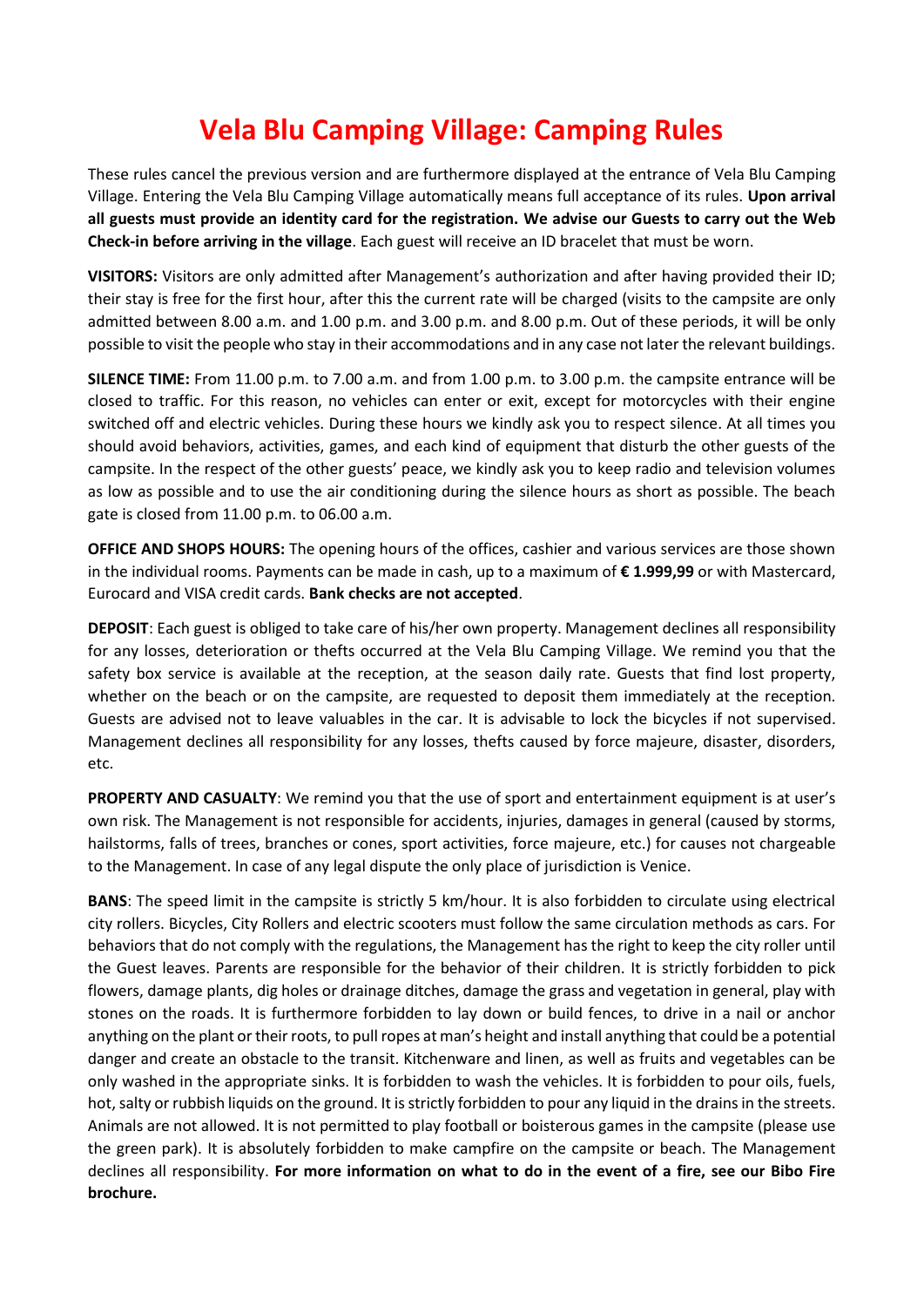**ENVIROMENT**: Water is a precious good. We kindly recommend you not to waste it or use it in an improper way or to play with it. According to the environmental protection. We kindly ask our Guests to separate the waste according to the type. Cleanliness is for the good of everybody. We appreciate our guests' collaboration to ensure the success of waste separation. **For more information and on separate waste collection, guests are invited to consult our Green Book.**

**BEACH**: The beach of Vela Blu Camping Village is for the exclusive use of the guests and is supervised only in 200 square meters in front of the campsite. Guests are asked to respect the rules laid down by the harbormaster 's office which are displayed in various parts of the campsite and on the beach. Bathing should be avoided when the red flag is flying on the beach. Please always follow the advice of the lifeguards. It is forbidden to put beach umbrellas and/or tents in the area occupied by the umbrellas of the camping. It is forbidden to put beach umbrellas and/or tents in the zone between the sea and the first row of the umbrellas 'camping. The guest declares to be informed of the harbor-master's order that rules the behavior on the beach. He/she then takes note of the prohibitions concerning the bathing when the sea is rough, during storms, at night, in the exit areas of sailing boats and windsurfs. In any case bathing should be avoided when the red flag is flying on the beach. Please always follow the advice of the lifeguards. The private beach equipment (deckchairs, umbrellas, etc.) can be only used in the areas were indicated by Management, while the campsite beach equipment can only be used after authorization.

**WATERPARK**: We kindly recommend our Guests to read and respect the regulations regarding the pool and the water games and to follow the advice of the lifeguards. The Management reserves the right to close the pool for extraordinary maintenance or for hygienic reasons, without any right of refund.

**MINORS**: Minors must be accompanied and will be accommodated together with their parents or the adults who have the parental authority, who are responsible for them to respect the campsite rules. Children must be always supervised; parents are therefore asked to accompany them to the playground, pools, showers and toilets. Management declines all responsibility.

**MAXICARAVAN**: **All accommodations are delivered furnished and equipped with a fully equipped kitchen. It is forbidden to move furniture and furnishings from the housing units**. **The description of the composition of the furniture is shown on the website [www.velablu.it](http://www.velablu.it/) and within each housing unit.** We inform our Guests that the authorized personnel can enter the unit for carrying out any fixings or maintenance works even when the guests are not inside. On the day of departure, guests are asked to leave the accommodation by 10.00 a.m.; the new guests on arrival will not be admitted into the accommodation before 4.00 p.m. In case of late arrival, we kindly ask you to immediately inform the Management. **Otherwise, the accommodation will be kept available until 10:00 the following day, after this time the "No Show" will be considered, therefore the booking will be canceled, and the deposit will be kept 100%.** Smoking is forbidden inside the accommodations. **At check-in a credit card will be requested to guarantee the stay. The communication of missing items inside the accommodation is accepted no later than 12 hours after arrival.**  We kindly invite all Guests to announce any break or damage of the equipment in the accommodation unit. Any breaks or damage to the equipment must be refund at the going rate. The accommodation is handed over in a clean state and must be returned in the same conditions **except for models that include final cleaning. It is recommended that the accommodation be left free of garbage and the refrigerator empty.** An eventual request of cleaning must be made one day before the departure. Such service will be charged at the going rate. **The control of the accommodation on departure can be done at the discretion of the Management. A departure at night or outside the usual time must be previously authorized and confirmed by the Management, in this we kindly ask our Guests to park their car in the external parking of the campsite by 11.00 p.m.** For the mobile homes the payment of the total bill must be made within 3 days of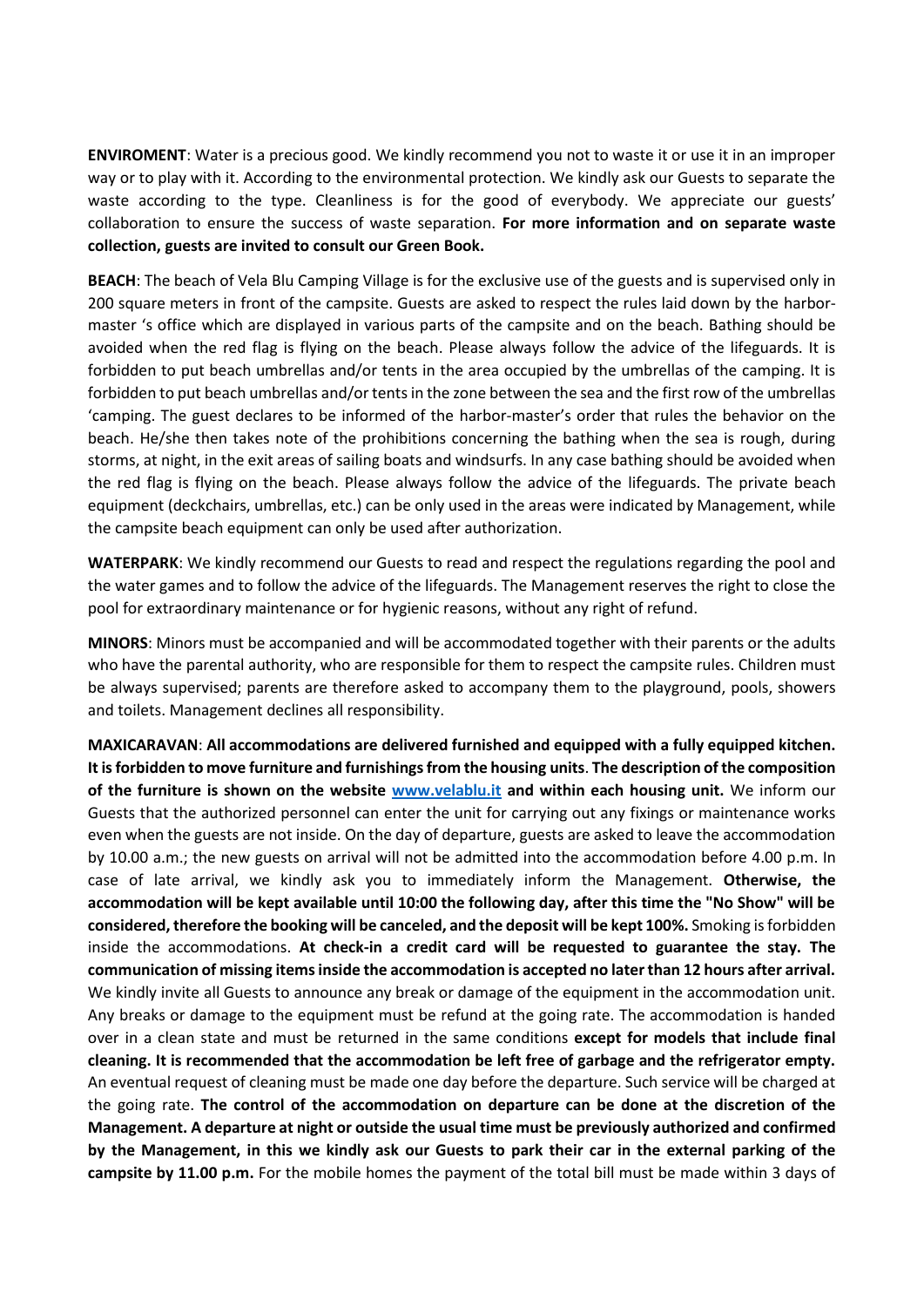arrival. Guests of tour operators are also recommended to go to the cash office for legal obligations and / or to pay any extras within the day before departure.

**CAMPING**: The pitches are always decided by the Management, whether for the parking or for the pitch. The pitch can contain only one tent or one caravan or one camper. Additional tents are subject to charges as the current rate. On day of departure, the guests are kindly asked to leave the pitch clean and in good condition. The calculation of the days will be made according to the number of nights (starting from 11.00 a.m.). On the day of departure, guests must leave until 11.00 a.m., after this time, the guests will pay one day more. During June, July, and August we only accept campers for a minimum stay of 7 days. An advance payment should be requested. The payment of the remaining amount of the stay for the pitches must be made withing 3 days before departure. Guests of tour operators are also recommended to go to the cash office for legal obligations and / or to pay any extras within the day before departure. Guests who do not respect these rules, as well as the following details, in addition to the reimbursement of any damage, must leave the campsite at the request of the Management.

## **BOOKING REGULATIONS**: Our correct company name and address are **VELA BLU CAMPING VILLAGE Via Carlo Alberto Radaelli, 10 – 30013 CAVALLINO-TREPORTI (Venezia) Italy.**

- GPS: N 45°27.28 e 12°30.23 E
- Telephone number: 0039 041 968068 Fax number: 0039 041 5371003
- E-mail address: [info@velablu.it](mailto:info@velablu.it) Payments can be made on the following bank account:
- Banca Intesa San Paolo Agenzia di Cavallino Treporti IBAN: **IT23 H030 6983 2101 0000 0005 552 -** Swift BIC code: BCITITMM.
- Payment by credit card: Please ensure you always include your booking reference number, your full address, telephone number, e-mail as well as the booking period and the type of camping pitch or mobile home you require.

## • **For those who book online, it is possible to pay by credit card through our booking portal, by accessing the Personal Area.**

The booking has to be carried out by the guests that will live in the unit. We reserve the right to change the assigned unit number (mobile home or pitch), even after having received the confirmatory deposit and the confirmation letter. Any requests of change as the extension or reduction of the stay produce the cancellation of the original booking. Should the booking for the new period be possible, a new reservation will be carried out, but the previous unit number cannot be guaranteed. The amount of the confirmatory deposit to be paid is established based on the period of the holiday and the total amount of the holiday itself.

**It is possible to make a pre-booking request during the summer season, for the following year, by paying a booking deposit. The same will be confirmed with the balance of the required deposit. The reservation is to be considered final only after receipt of our confirmation e-mail and the total payment of the deposit. (Section 1385 Italian Civil Code). If the amount is not received by the date indicated in the offer, the reservation is considered canceled. The cancellation of the reservation will be accepted only in writing by e-mail, indicating a bank IBAN as well as the relative holder to refer to, no later than the date indicated in the offer. In case of cancellation, the sum of 20.00 euros will be retained as a penalty. If the cancellation is received after this date, the full amount of the deposit will be retained.**

**PAYMENTS: Mobile Homes, Bungalows & Residence.** The balance of the stay must be paid within 3 days of arrival. Departure before 10:00 a.m. - Arrival from 4:00 p.m. Please note that the number of beds indicated, by type of accommodation in our e-mail offer, cannot be exceeded. Show up on arrival with your booking confirmation. The reserved period will be counted in full even in case of late arrival or early departure with the amount indicated in the booking confirmation. In case of **No-Show** by 10:00 a.m. the following day without notice, the booking is considered canceled, and the deposit will be kept 100%. No refunds are made for early departures for any reason. Upon arrival, a credit card is required as a guarantee.